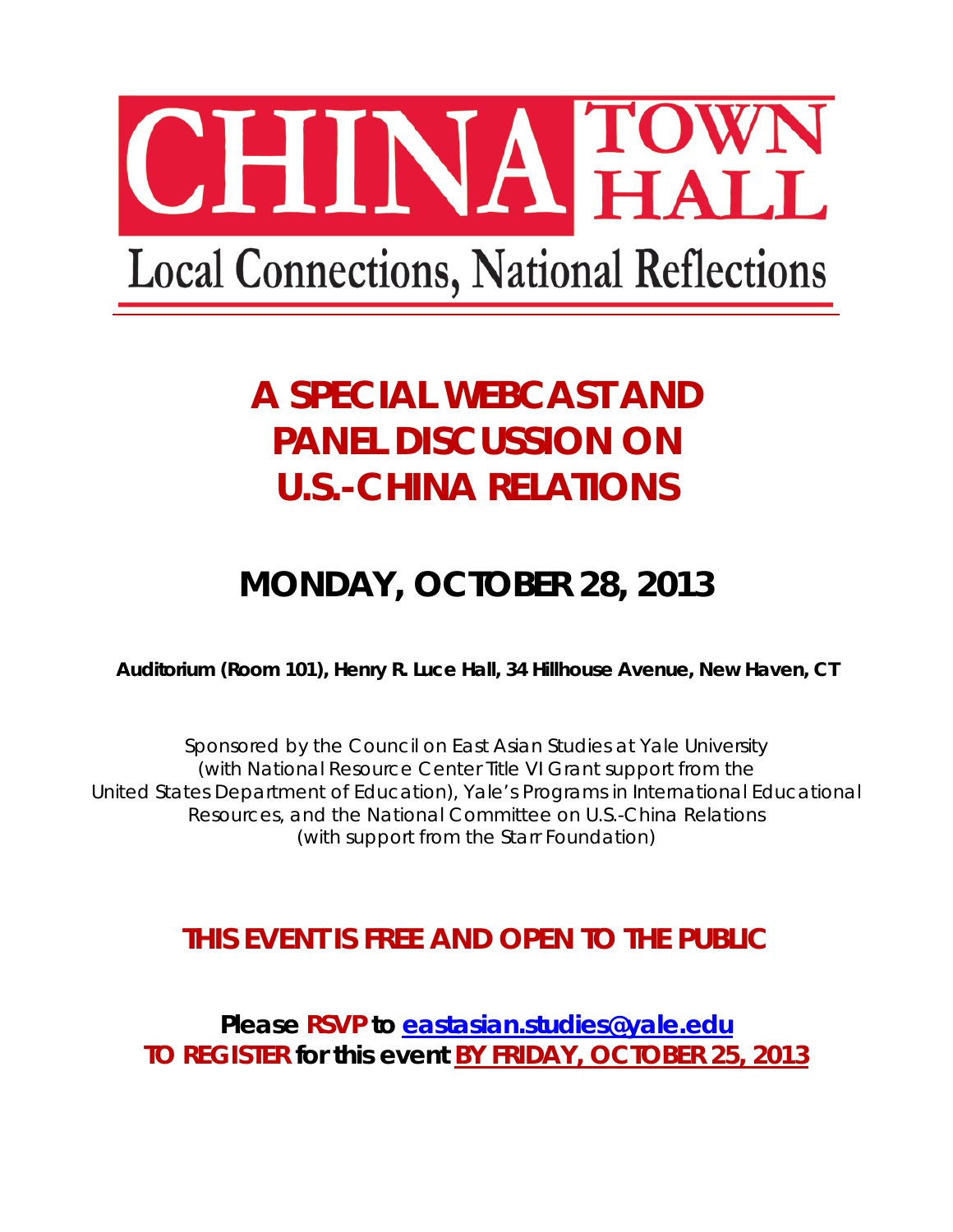## **7:00 PM - CHINA TOWN HALL WEBCAST ON U.S.-CHINA RELATIONS**

China's rapid development and Sino-American relations have a direct impact on the lives of just about everyone in the United States. CHINA Town Hall: Local Connections, National Reflections, is a national day of programming designed to provide Americans across the United States and beyond the opportunity to discuss these issues with leading experts.

The national program consists of a live webcast, featuring **Madeleine Albright**, the 64th United States Secretary of State, discussing U.S.-China relations. National Committee on U.S.- China Relations President **Stephen A. Orlins** will moderate this 45-minute portion of the program, comprised of a 15-minute talk followed by half an hour during which Secretary Albright will respond to questions emailed in from audience members throughout the country.

### **8:00 PM – PANEL DISCUSSION AND Q&A WITH AUDIENCE**

### PANELISTS

**Deborah S. Davis** Professor of Sociology, Yale University

**Jamie P. Horsley**

Senior Research Scholar in Law, Executive Director, China Law Center, and Lecturer in Law, Yale Law School

#### **Wang Xingzui**

Yale World Fellow and Vice President, China Foundation for Poverty Alleviation

#### **Edward Wittenstein**

Lecturer in Global Affairs and Executive Director, Johnson Center for the Study of American Diplomacy, Jackson Institute for Global Affairs, Yale University

*CHINA Town Hall is a national day of programming on China involving 60 cities throughout the United States.*

*For more information, please visit<http://www.ncuscr.org/cth>*

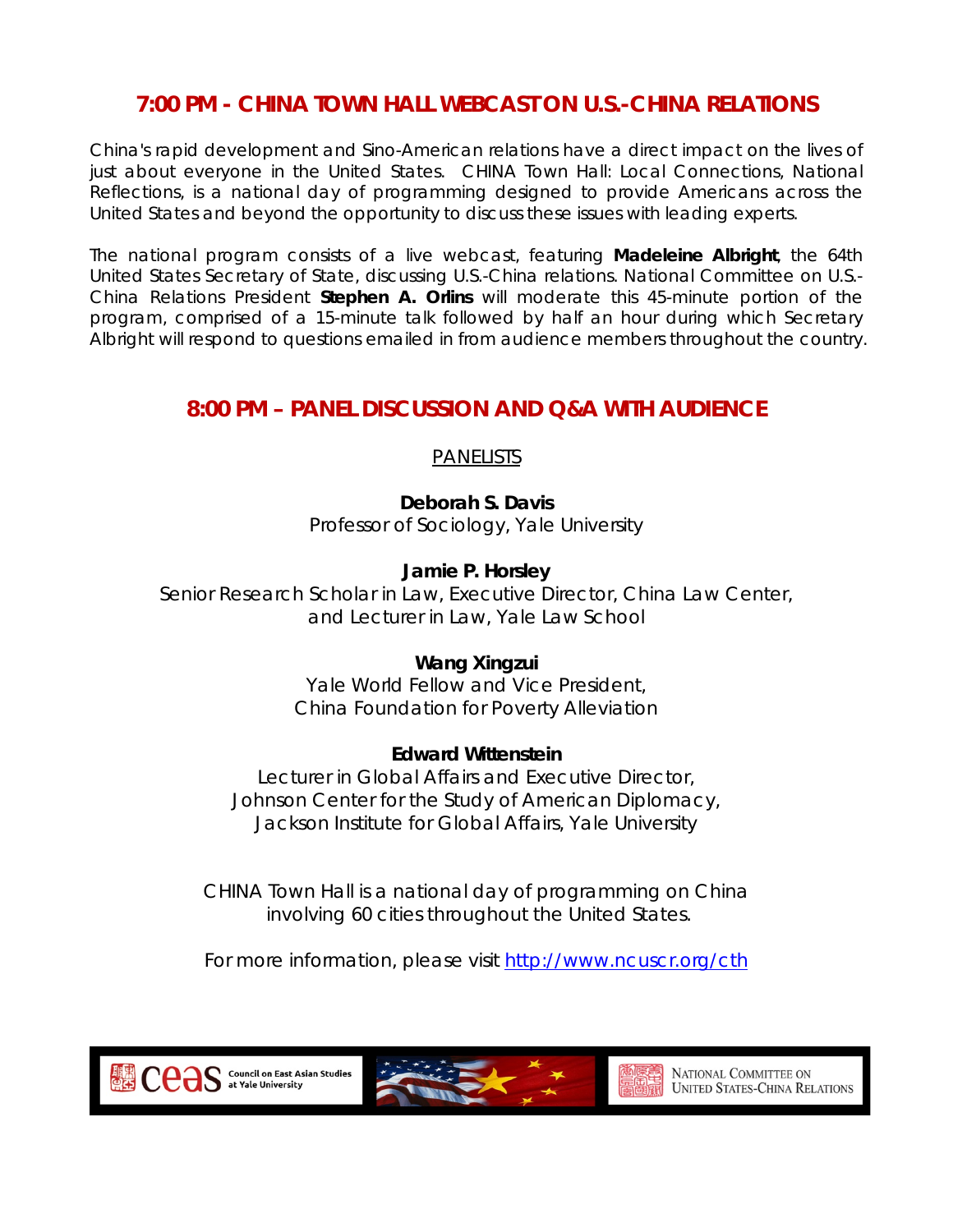#### **BIOS**



**Madeleine K. Albright** is chair of Albright Stonebridge Group, a global strategy firm, and chair of Albright Capital Management LLC, an investment advisory firm focused on emerging markets. In 1997 Dr. Albright was named the 64th, and first female, Secretary of State of the United States. At the time, she was the highest ranking woman in the history of the U.S. government. From 1993 to 1997, Dr. Albright served as the U.S. Permanent Representative to the United Nations and was a member of the President's Cabinet. Dr. Albright is a

professor in the practice of diplomacy at the Georgetown University School of Foreign Service. She chairs both the National Democratic Institute for International Affairs and the Pew Global Attitudes Project. She is also the president of the Truman Scholarship Foundation and a member of an advisory body, the U.S. Defense Department's Defense Policy Board. In 2012, she was chosen by President Obama to receive the nation's highest civilian honor, the Presidential Medal of Freedom, in recognition of her contributions to international peace and democracy.



**Deborah S. Davis** is a Professor of Sociology and East Asian Studies at Yale, where her primary teaching interests are inequality and stratification, contemporary Chinese society, and methods of fieldwork. She first went to Asia as a Wellesley-Yenching Fellow at Chung Chi College at CUHK, and later taught at Tunghai University in Taiwan and Beida in China. In addition to teaching at Yale, since 1992 she has she coordinated a summer fieldwork seminar where Yale students work collaboratively with students from CUHK and China. Davis is currently a member of the National Committee on U.S.-China

Relations, Associate Editor of *The Journal of Asian Studies,* and on the editorial board of *The China Quarterly*. In 2004, she helped launch the *Yale China Health Journal.* At Yale she has served as Director of Academic Programs at the Yale Center for the Study of Globalization, Chair of the Department of Sociology, Chair of the Council of East Asian Studies, Director of Graduate Studies in both East Asian Studies and Sociology, Member of the Publications Committee for Yale Press, and co-chair of the Women Faculty Forum. Author or editor of 10 books, past publications have analyzed the politics of the Cultural Revolution, Chinese family life, social welfare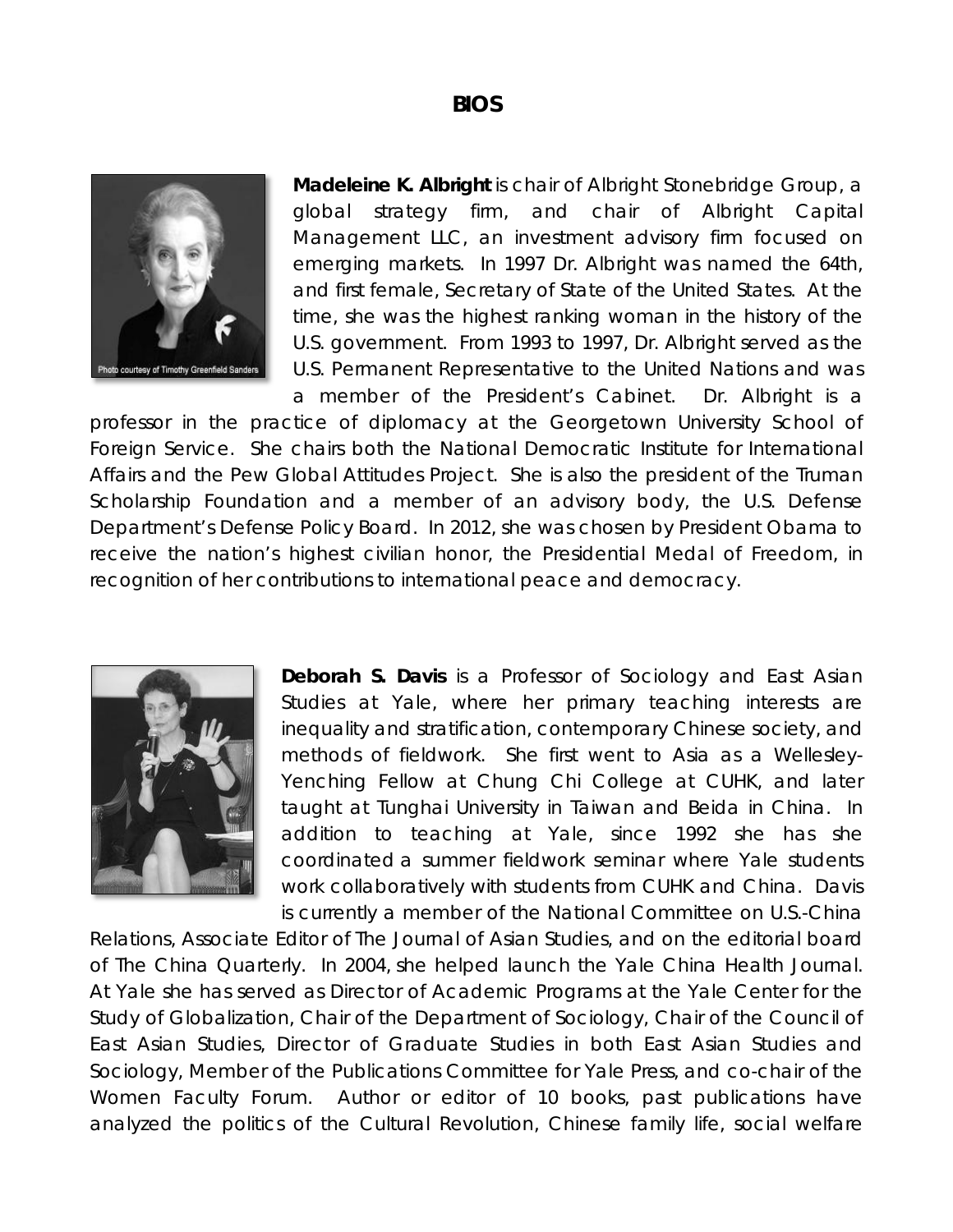policy, consumer culture, property rights, social stratification and occupational mobility. In 2009, Stanford University Press published *Creating Wealth and Poverty in Post-Socialist China*, co-edited with Wang Feng. Forthcoming with Stanford in 2014 is a volume entitled *Wives, Husbands and Lovers*: *Marriage and Sexuality in Hong Kong, Taiwan, and Urban China*, co-edited with Sara Friedman. Also forthcoming is an essay in *The China Quarterly* that used satellite night-time light images to track and estimate the social impact of urbanization in China. Currently she is completing a monograph entitled *A Home of Their Own*, a study of the social consequences of the privatization of the institution of marriage in Shanghai. A graduate of Wellesley College, Davis received an M.A. in East Asian Studies from Harvard, a Ph.D. in Sociology from Boston University and post-doctoral research grants from ACLS, SSRC, the National Academy of Sciences, NIA, and the Luce, Rockefeller, and Templeton Foundations. In 2013, she was awarded the Yale College Lex Hixon '63 Teaching Prize for Excellence in the Social Sciences.



**Jamie P. Horsley** is a Senior Research Scholar in Law, Executive Director of the China Law Center, and Lecturer in Law at Yale Law School. She co-teaches a weekly *Workshop on Chinese Legal Reform* and directs cooperative projects with Chinese counterparts primarily in the areas of administrative law and regulatory reform, including in particular the development in China of access to government information, public participation in the administrative process, administrative procedure reform, and administrative dispute resolution. She is

a former Director and current member of the National Committee on United States-China Relations, and participates in the Committee's annual Sino-American Dialogue on the Rule of Law & Human Rights. She received her J.D. from the Harvard Law School, an M.A. in Chinese Studies from the University of Michigan, her B.A. from Stanford University and a diploma in Chinese law from the University of East Asia, Macao. Before moving to Yale, Horsley was a partner in the law firm of Paul, Weiss, Rifkind, Wharton & Garrison, establishing its first office in Beijing in 1981-83 and managing the China practice from Hong Kong, 1986-90; Commercial Attaché in the U.S. Embassies in Beijing and Manila, 1991-95; Vice President of Motorola International, Inc. and Director of Government Relations for China for Motorola, Inc., resident in Beijing (1995-98); and a consultant to The Carter Center on village elections in China (1999-2002). Horsley lived and worked in China for 13 years and travels there frequently. She speaks and reads Mandarin Chinese.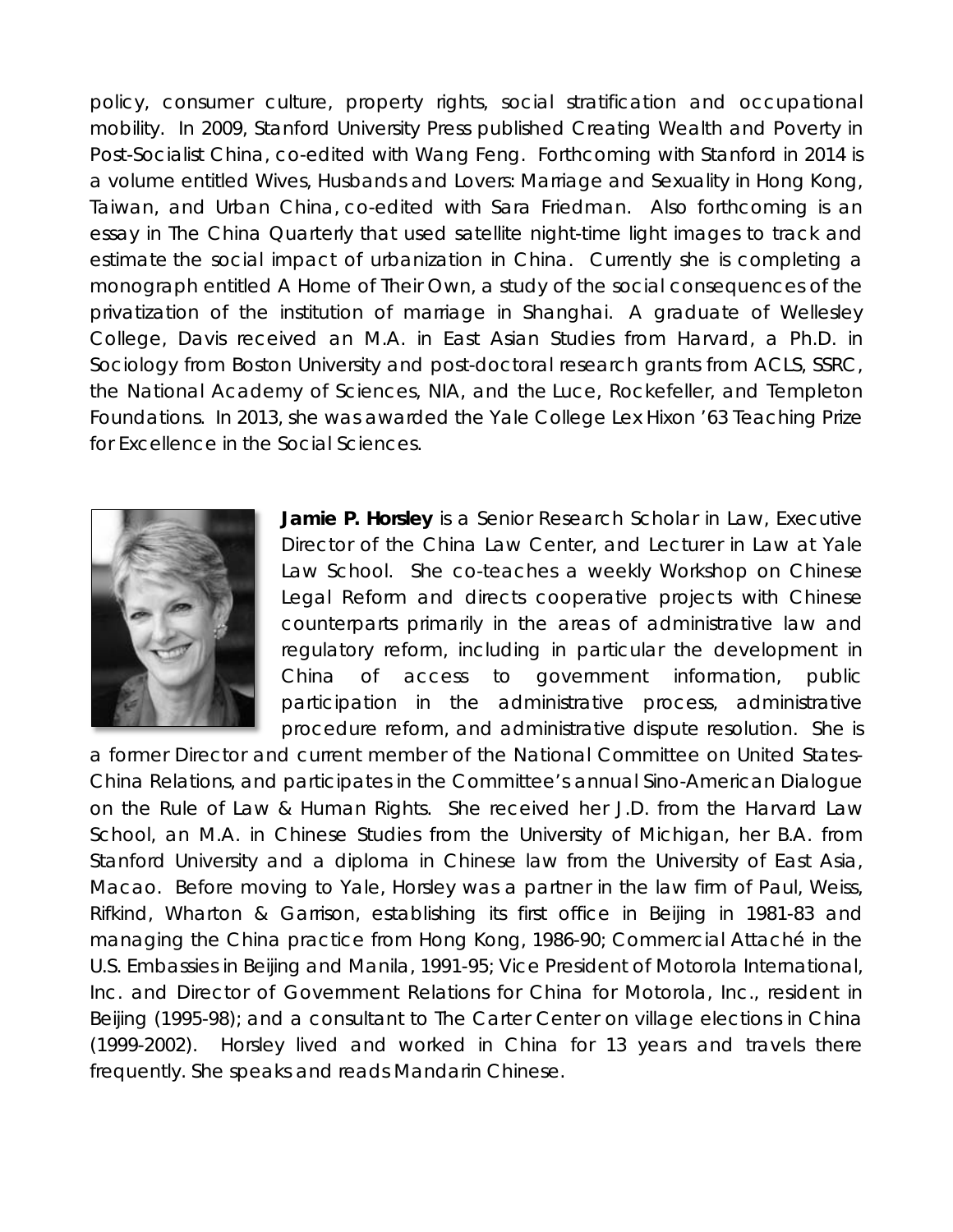

**Stephen A. Orlins** has been President of the National Committee since 2005. Prior to that, he was the managing director of Carlyle Asia and the chairman of the board of Taiwan Broadband Communications, one of Taiwan's largest cable television and high speed internet providers. Prior to joining Carlyle, Orlins was a senior advisor to AEA Investors Inc., a New York based leveraged buyout firm, with responsibility for AEA's business activities throughout Asia. From 1983 to 1991, Orlins was with the investment banking firm of Lehman Brothers where he was a Managing Director from 1985 to 1991. From 1987 to 1990,

he served as President of Lehman Brothers Asia. Based in Hong Kong, he supervised over 150 professionals with offices in Hong Kong, Korea, China, Taiwan, Thailand, Manila and Singapore. Prior to joining Lehman Brothers, Orlins practiced law with Coudert Brothers and Paul, Weiss, Rifkind, Wharton & Garrison in New York, Hong Kong and Beijing. From 1976 to 1979, Orlins served in the Office of the Legal Advisor of the United States Department of State, first in the Office of the Assistant Legal Advisor for Political-Military Affairs and then for East Asian and Pacific Affairs. While in that office, he was a member of the legal team that helped establish diplomatic relations with the People's Republic of China. Orlins is a magna cum laude graduate of Harvard College and earned his law degree at Harvard Law School. He speaks Mandarin Chinese and is a member of the Council on Foreign Relations. In 1992, Orlins was the Democratic nominee for the United States Congress in New York's Third Congressional District.



**Wang Xingzui** is the 2013 Mr. and Mrs. Robert C. S. Ng Yale World Fellow and an East Asian Studies Affiliate. He is Vice President of the China Foundation for Poverty Alleviation, one of the oldest and largest NGOs in China and one of the few working outside the country. He has nearly two decades of experience in rural development. Under his watch, the Foundation grew from a small, largely unknown organization to one with an annual revenue of over \$200 million, serving over 1.5 million poor and

vulnerable people each year. Wang also sits on the board of the China Foundation Center, an organization promoting transparency, unity and partnerships in the Chinese NGO sector.